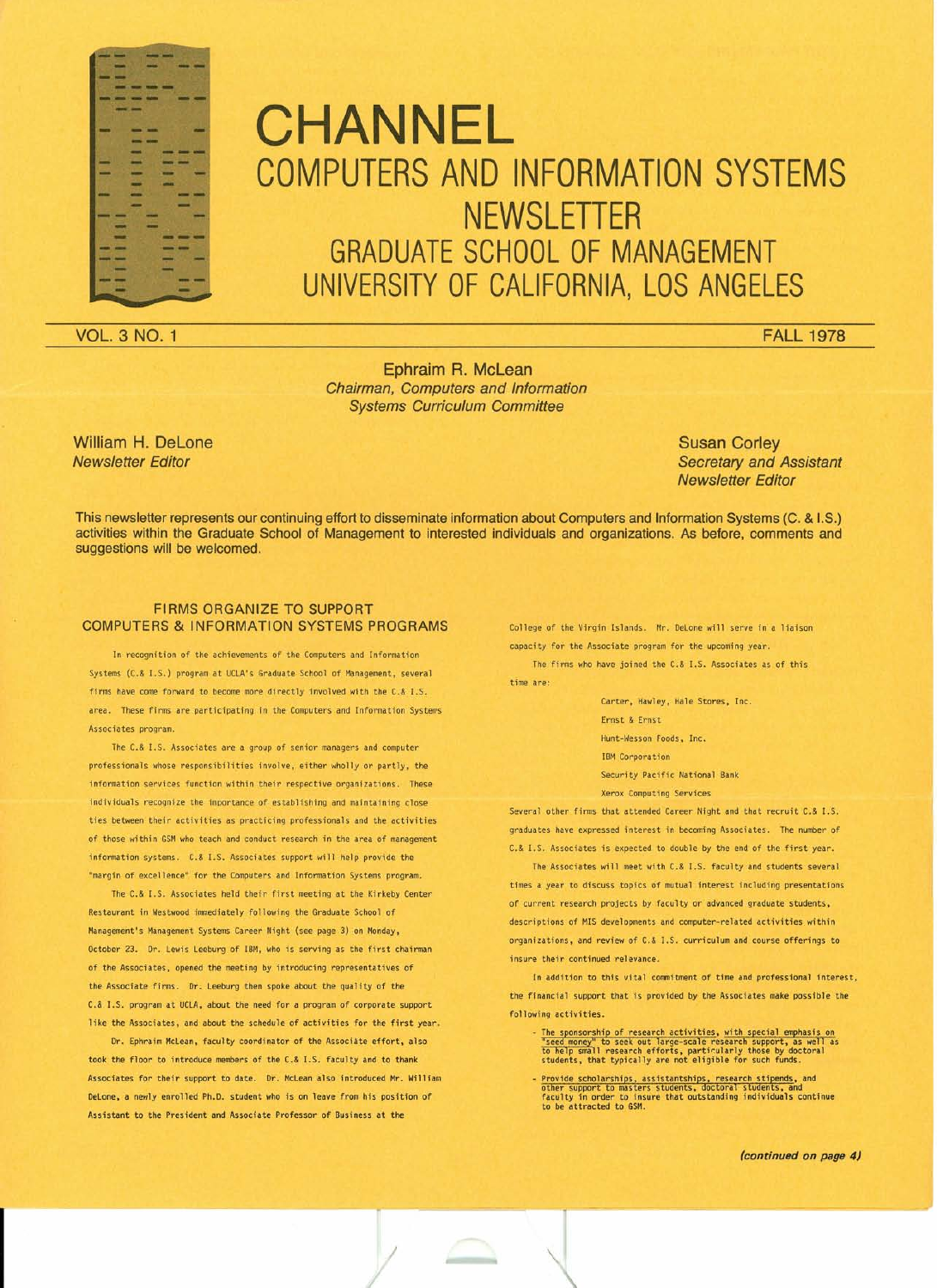# TWO PROFESSORS JOIN C. & I. S. FACULTY Performance Modeling, Evaluation, and Measurement, which was held at

Dr. PETER P. CHEN and Dr. SEEV NEUMANN are welcome additions to GSM's Computers and Infonnation Systems faculty.

Dr. Chen is a 1973 graduate of Harvard University with a Ph.D. in Computer Science and Applied Mathematics. After graduation, Dr. Chen held the position of Principal Engineer for Honeywell for one year and was involved in the design of a new generation of computer systems. He then joined the faculty of the Sloan School at M.I.T. as an Assistant Professor and participated in developing several courses in management information systems. He remained on the faculty of M.LT. until this year when he resigned to join our C.& I.S faculty.

Besides working with Honeywell, Dr. Chen spent one summer with IBfl and one with Digital Equipment Corporation (DEC). At IBM, he was involved in the design of a computer-based file management system for small businesses. At DEC, he developed a mathematical model of the DEC System/lD, which could select the best computer configuration for a given user organization.

The principal research interests of Dr. Chen include entity-relational database design, information requirernents analysis, the application of database systems to management decision making, computer performance evaluation, and simulation techniques. Much of his research effort has been supported by the National Science Foundation (NSF). While at M.I.T., he was a co-principal investigator of an NSF-sponsored project on a new architecture for database computers and a principal coordinator for an NSF-sponsored undergraduate research project. Recently, he was awarded an NSF grant to investigate the methodology for database design,and a subcontract from MIT.

Dr. Chen has been very active in professional activities. He was the program chairman for the First International Conference on Very Large Data Bases, which was held in Boston. Mass., September, 1975. He was also the program co-chairman of the International Symposium on Computer *(continued on page 3)*

Harvard University, March, 1976. He has also chaired sessions in database and information systems at the National Computer Conference and other conferences.

Dr. Chen has been a consultant to a variety of corporate and government organizations. Xerox, the U.S. Navy, Hughes Aircraft, Hitachi, and Stop & Shop are a few of the corporations that have sought his consultative expertise.

Starting with the Winter Quarter of 1978-79, Dr. Chen will be teaching courses in database systems, information systems analysis and design, and computer simulation and modeling.

Dr. Seev Neumann is a 1967 graduate of UCLA with a Ph.D. in Business Administration. After graduation, he joined the faculty of the Graduate School of Business at the University of Illinois where he taught for the 1967-68 academic year. Dr. Neumann then returned to his home in Israel where he joined the faculty of the Graduate School of Business Administration at Tel Aviv University in 1968.

In 1971, Or. Neumann initiated the Management Information Systems program within the Graduate School of Business Administration and was chairman of that program until 1973. The program leads to a Master of Science degree in Information Systems and requires a masters research thesis. The program has grown to a point that it now consists of 150 students and 7 faculty members.

In 1973, Dr. Neumann was elected Dean of the Graduate School of Business. As Dean, he had administrative responsibil ity for a program which included some 900 students, 50 full-time faculty members and a staff of part-time faculty which equated to 20 full-time faculty. In addition to these responsibilities, Dr. Neumann continued to carry a 50 percent teaching load.

Dr. ROBERT L. CARMICHAEL joined the C.& I.S. faculty as a Lecturer in 1977 and is currently serving as the Director of GSM Computing Services on a half-time basis, with the balance of his time devoted to teaching computer prograrrming and information system courses. He received his Ph.D. from UCLA in 1974 after an active career in industry.

Professor BENllET P. L1ENTZ has been appointed as the Director of UCLA's Office of Administrative Information Services reporting to the Chancellor, in addition to his normal work in GSM as an associate professor. He is currently serving as the Doctoral Advisor in the C.& I.S. area. Professor lientz is co-author of a new book published by the Goodyear Publishing Company entitled Systems in Action: A Managerial Approach.

Professor RICHARD O. MASON, an Associate Professor of Computers and Information Systems, is on sabbatical leave during the Fall Quarter, 1978-79. Among the activities he is pursuing while on leave, he is working with Professor Swanson on a book of readings, Measurement for Management Decision and with Ian Mitroff on the relationship between strategic plans and management information systems. Professor Mason is part of a group that is forming a new journal entitled Information and Society. He is also the president-elect of the Western Division of the Academy of Management.

Professor EPHRAIH R. McLEAN is currently the chairman of the C.& I.S. Curriculum Conmittee and Director of the Computers and Information Systems Research Program. He is the faculty coordinator of the C.& I.S. Associates program (see page 1), a member of the Executive Council of the

CURRENT FACULTY ACTIVITIES Society for Management Information Systems, and a member (representing the University of California) of the Board of Directors of the California Educational Computing Consortium. His recent book, Strategic Planning for MIS (co-authored with John Soden of McKinsey & Co.), is being well received by the professional MIS corrmunity.

> Professor KENNETH F. SILER has moved over to UCLA's School of Public Health, Division of Health Services, where he is an Assistant Professor in Residence. He is continuing his research in the area of the management planning aspects of emergency medical systems with support from a Milbank Foundation grant.

> Professor R. CLAY SPROWLS is presently serving as the Chairman of the Department of Management within the Graduate School of Management. This full time administrative assignment precludes any teaching in the Computers and Information Systems area for 197B-79.

Professor E. BURTON SWANSON, an Assistant Professor of Computers and Information Systems, is on sabbatical leave during the Fall and Winter Quarters, 1978-79. Among the other projects he is engaged in while on leave, he is working with Professor lientz on a research monograph entitled Software Maintenance Management, and with Professor Mason on a book of readings, Measurement for Management Decision.

Recently, C.& I.S. faculty played a prominent role in Information Systems track of the Operations Research Society of American (DRSA) and The Institute of Management Sciences (TlMS) joint national meeting in Los Angeles.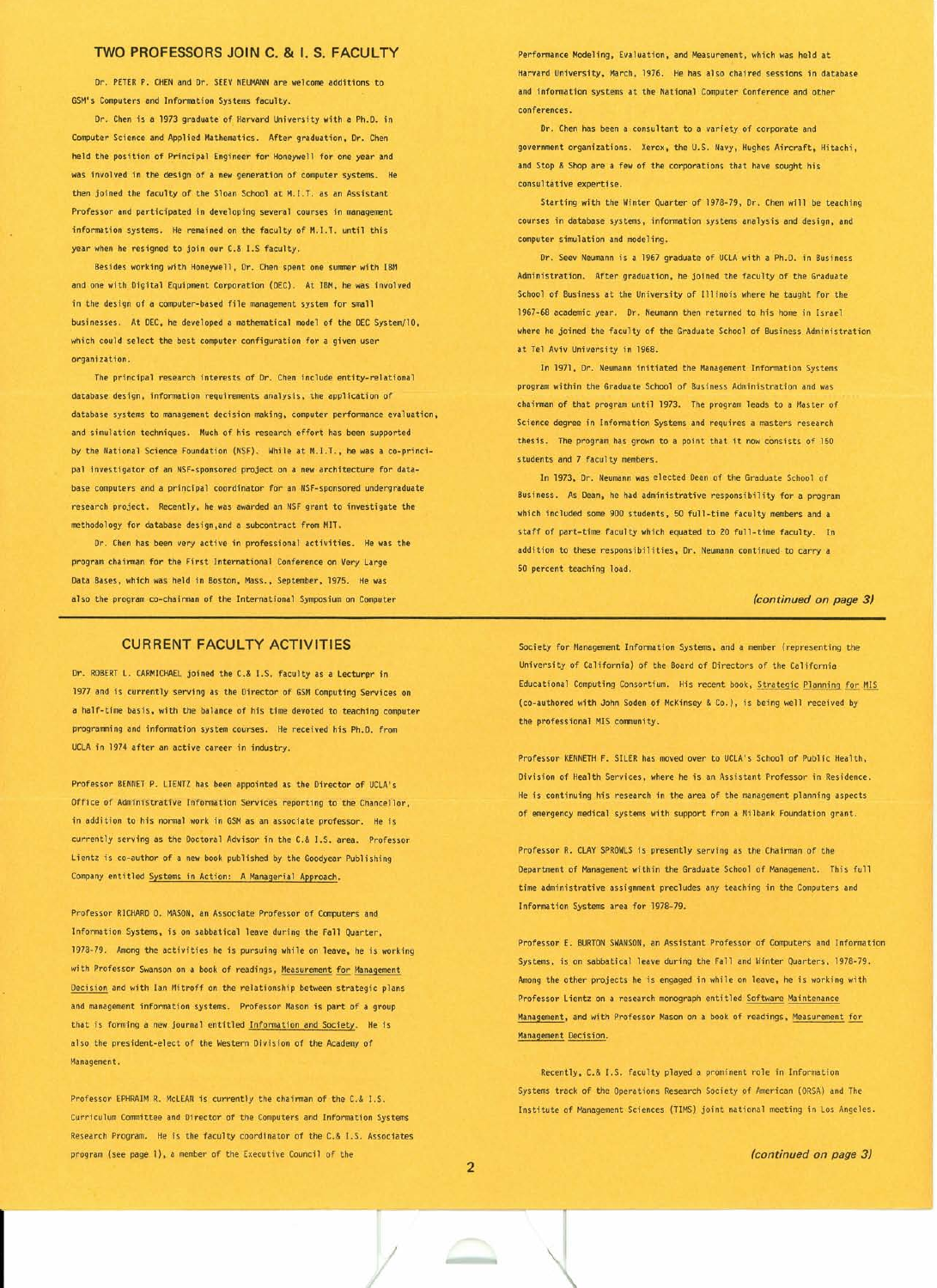Management Systems Career Night had another great turnout this year. Representatives from twenty-five finns participated alonq with over 120 students. faculty, and administrators.

The Career Night programs are sponsored by the Association of Students and Business (ASS) to increase the exchange of ideas and information between executives and students tn a number of areas within the School. Management Systems Career Night also benefits from the active and enthusiastic support of the C.& I.S. Faculty and members of the local MIS community.

This year's Career Night centered around a panel of three speakers from C.& I.S. Associate firms: Mr. Robert Foster, Western District Manager at Xerox Computer servtces , representing a vendor's perspective; Mr. Dwight Hanger, Consulting Partner at Ernst & Ernst, with a consultant's viewpoint: and Mr. DuWayne Peterson, Senior Vice President for ADP at Security Pacific National Bank, with the users perspective. Or. Sprowls, Chairman at GSMand a pioneer in Computers and Information Systems at UCLA, gave the welcomino address.

Mr. Foster gave an overview of computer system companies alonq with insights about what factors students should consider when making career decisions. Mr. Hanger discussed the organizational structure of the major consulting companies. He then described the personal attributes and skills that he felt were important for persons who wished to work in management systems consulting for a large consulting firm. Mr. Peterson wrapped up the panel presentation by describing how infonnation system users combine the computer products and consulting services to make the system work. He also highlighted the growing presence and importance of data processing management in corporate boardrooms.

The balance of the evening was spent in informal discussions among students and executives. The participating firms included: ARCO; Arthur Andersen; Arthur Young; Burroughs Corporation; Carter, Hawley, Hale Stores;

### C. & I. S. COURSES POPULAR AMONG STUDENTS On Sunday, November 12, the Society for Management Information Systems co-

Interest in the Computers and Information Systems (C.& 1.5.) proqrem and its course offerings continues to grow at a healthy rate. Ourinq this Fall Quarter, 12 students are enrolled in the Ph.D. program in C.& I.S. These students find themselves at different stages in the program, ranging from those heavily involved in the course work. through those working on their research paper requirement, to. those who are working on thefr dissertation.

At the graduate level, C.& I.S. courses are popular among both masters students and Ph.D. students from different departments and different graduate programs. As far as masters students are concerned. Computers and Information Systems must represent an important interest area for many students as indicated by high class enrollments. One person characterized C.& 1.5. as "everybody's minor." This statement is supported by the following course enrollment statistics for the Fall Quarter:

| <b>COURSE TITLE</b>                                     | <b>FREQUENCY</b><br>OF OFFERING | NUMBER OF STUDENTS<br>ENROLLED IN FALL 1978 |
|---------------------------------------------------------|---------------------------------|---------------------------------------------|
| Mgt 224A, Computer Systems                              | twice/year                      | 36                                          |
| Mgt 224F, Computer Networks &<br>Telecommunications     | once/year                       | 36                                          |
| Mgt 225A, Introduction to Information<br>Systems        | 3 times/year                    | 31                                          |
| Mgt 225B, Information Systems for<br>Planning & Control | 3 times/year                    | 38                                          |
| Mgt 404, Managerial Computing                           | 5 times/year                    | 63                                          |

The C.& I.S. undergraduate course offerings are similarly popular. (a) and the doctoral program). The course entitled Mgt 113A, Computer Data Processing, which is offered three times a year (once in each quarter) has a fall enrollment of 67 students.

MIS CAREER NIGHT A BIG SUCCESS Coopers & Lybrand; De10itte, Haskins and Sells; Digital Equipment Corp.; Ernst & Ernst: Hewlett Packard; Hughes Aircraft; Hunt-Wesson Foods: IBM Corp.: Informatics: Joseph Izzo & Associates; Laventhol & Horwath; Occidental Life Insurance; Peat, Marwick, and Mitchell; Price Waterhouse; Sandia laboratories; Security Pacific National Bank; Sc1entific Time Sharing Corp.; Systems Group of TRW; Western Bancorp Data Processing Company; and Xerox Computer Services.

### C. & I. S. FACULTY *(continued from page 2)*

After serving as Dean for five years, Or. Neumann was granted a sabbatical leave for two years. This year, he is spending his sabbatical at the Graduate School of Management where he will teach several courses in the Computers and Information Systems area and pursue his research interests.

Or. Neumann's research interests include computer performance evaluation, computer economics. and user evaluation of infonnation systems. He is working on the final phases of a book on computer performance evaluation to be published by D.C. Heath in 1979.

While serving at Tel Aviv University, Dr. Neumann was active in consulting. The National Insurance Institute. the Israel Water Company, and the Israel Aircraft Industries were among his major ongoing consulting projects.

### FACULTY ACTIVITIES *(continued from page 2)*

sponsored a workshop entitled "State of the Art in Information Systems."

Professor R. Clay Sprowls served as chairman of that workshop and Professor Peter Chen presented a paper entitled. "Entity-Relational Information Requirements Analysis for the 80's Data Base Era."

Several of the C.& I.S. faculty presented papers during the regular Information Systems sessions scheduled throughout the three days of the conference. A list of the faculty and their activities is as follows:

- Peter Chen presented a paper entitled "Data Management Technology: The Past, The Present. and The Future" in addition to his presentation at the workshop.
- Bennet P. Lientz chaired the session entitled "Management Issues in Information Systems" and presented a paper entitled "Management Science and Software Haintenance" at that same session.
- Richard Mason was a panelist at the session entitled "Measurement: The Foundation of Management Information Systems." He also presented a paper entitled "Control Design for Inter- and Intra-Organizational Performance" with Professor Shahid Ansari of the Graduate School of Management, and a paper entitled "Managing with Multiple Information Sources."
- Ephraim R. McLean presented two papers: "A Chief Executive Perspective on Computer-Based Planning" and "A Study of Users and Designers of Information Systems" with Professor Lin Gingras from Laval University in Quebec (Dr. Gingras is a graduate of the C.& I.S.
- E. Burton Swanson was moderator of the session entitled "Neasurement : The Foundation of Management Information Systems."